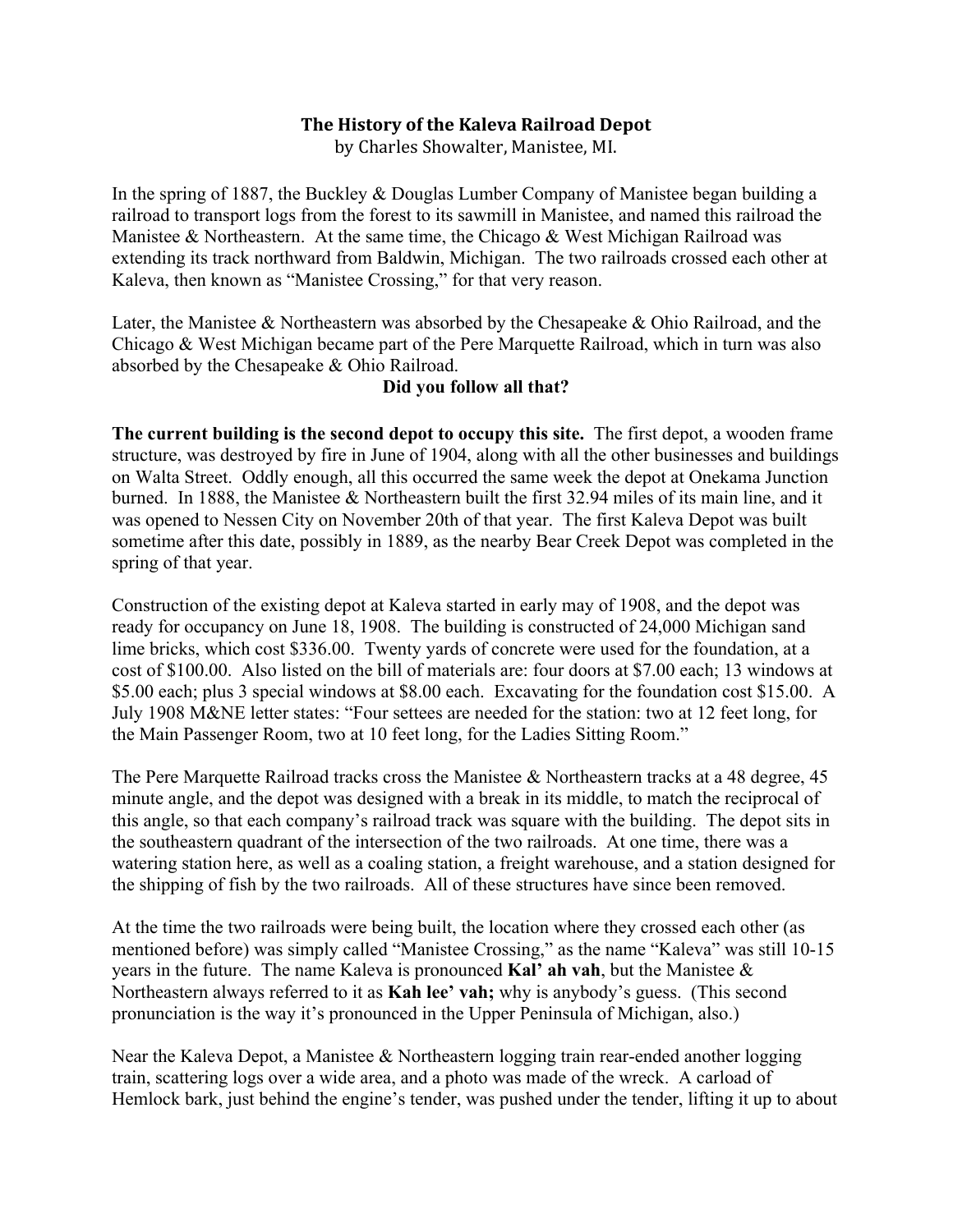a 45 degree angle. It must have been terrifying for the fireman and engineer of Engine Number 9, as the coal in the tender spilled into the engine's cab. One can imagine that there were some resulting burns or scaldings. The engine was returned to service after an extended stay in the shops at Manistee.

## Now, if you want beginning & ending dates, pay attention, as there were several, depending on which railroad had possession of the Depot.

Chicago & West Michigan trains started passing through Kaleva in May of 1890, after High Bridge opened for traffic, and passenger service followed a short time afterwards. Eventually, the C.&W.M. provided transportation to and from the resort areas of Charlevoix, Petosky, Bay View, and Harbor Springs, all located north of Kaleva.

The first Manistee & Northeastern logging trains passed through Kaleva in mid-October 1888, and by early November two trains a day were running. The first Manistee & Northeastern passenger train ran on January 6, 1889, but only went as far as the Bear Creek station, a few miles west of Kaleva. This train was a "special," but regular passenger and general freight service began January 14 of the same year.

The last Manistee & Northeastern passenger train between Manistee and Kaleva arrived at Kaleva on November 30, 1949, after leaving Manistee at 5:00pm**.** For the first time in almost 60 years, there was no passenger service provided by the M&NE, however, on January 31, 1955, the Chesapeake & Ohio Railroad, which had abandoned their tracks between Baldwin and Kaleva, began routing trains through Manistee and over the old M&NE tracks to Kaleva. The last scheduled C&O scheduled passenger train passed through Kaleva, going south, on October 29, 1966, having left Traverse City at 5:55pm as "Train no. 26." The last C&O passenger train crossed High Bridge on January 30, 1955, after passing through Kaleva.

In 1966, the Chesapeake & Ohio Railroad petitioned the Interstate Commerce Commission for permission to close the Kaleva depot and have all traffic in the Kaleva area handled by the C&O offices in Manistee; the request was denied and the station stayed open.

The last scheduled freight train to pass through Kaleva did so on February 19, 1982. Engineer Julius Gondzar eased his train out of the Boardman Yard, in Traverse City, at just past 3:30 pm on a Friday afternoon and headed south to Manistee. The rest of the crew consisted of Will Short, Trainmaster ; Terry Way, Fireman; Larry Lampton, Brakeman; Fred Horn, Rear Brakeman; and Martin Jaritz riding caboose. At 4:35pm, the train arrived in Thompsonville and 6 cars were picked up at that location from the interchange track with the Ann Arbor Railroad, and two cars were set off for the Ann Arbor. At Kaleva, one lone car was picked up by the train, for the last time, as a small group of people took pictures.

Imagine being at the Kaleva Depot in the early 1900s, when the station was a hub of activity. At that time, the railroads were the only way to travel and to receive and ship goods. The agent's telegraph was constantly chattering, as it sounded out train orders and other related business. People were present all the time, waiting to leave on trains or waiting for passengers to arrive. In